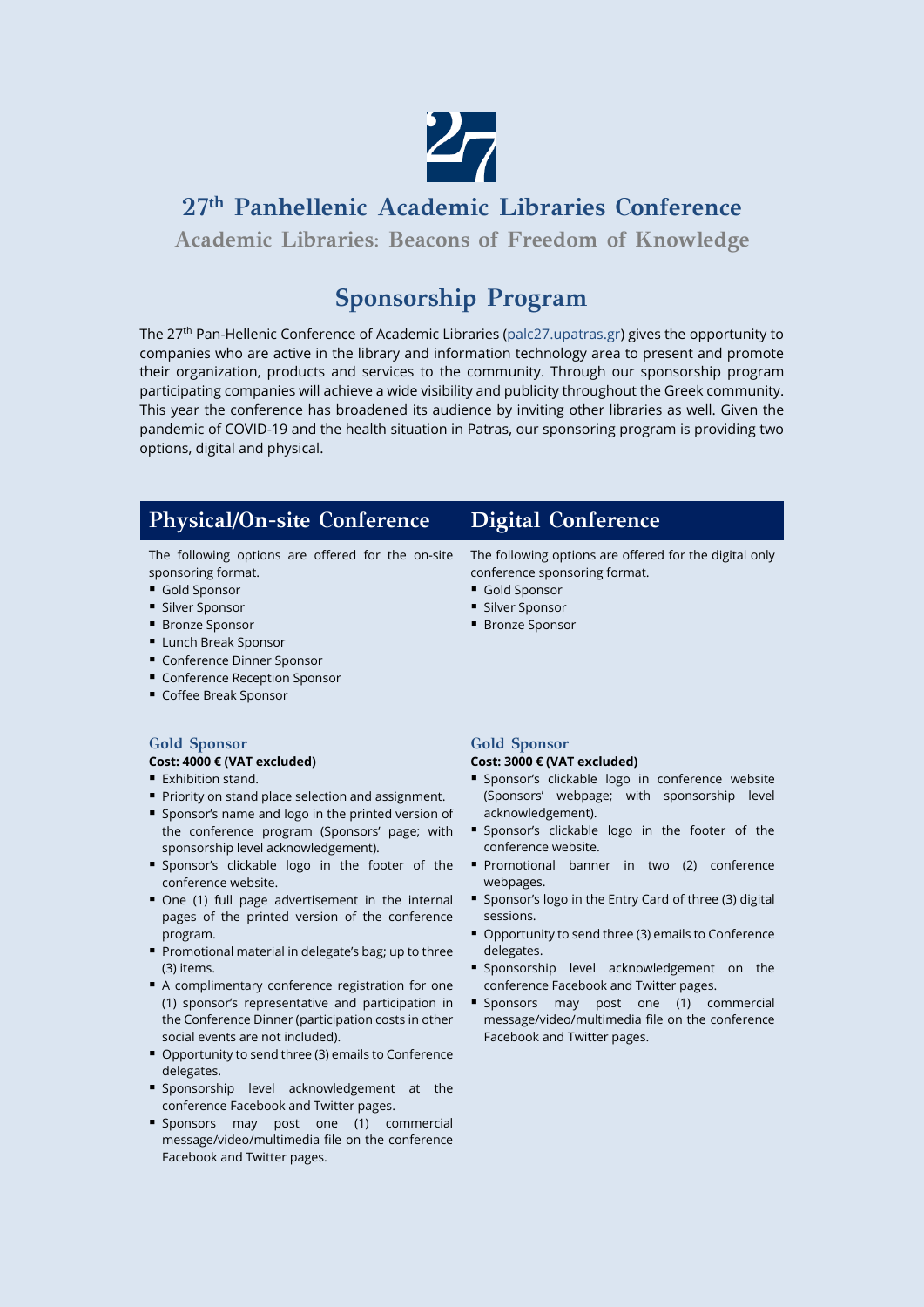#### **Silver Sponsor Cost: 3000 € (VAT excluded)**

- **Exhibition stand.**
- **Sponsor's name and logo in the printed version of** the conference program (Sponsors' page; with sponsorship level acknowledgement).
- **Sponsor's clickable logo in the footer of the** conference website.
- Half page advertisement in the internal pages of the printed version of the conference program.
- **Promotional material in delegate's bag; up to two** (2) items.
- A complimentary conference registration for one (1) sponsor's representative (Conference Dinner and other social events costs are not included).
- **Opportunity to send two (2) emails to Conference** delegates.
- **Sponsorship level acknowledgement on the** conference Facebook and Twitter pages.
- **Sponsors may post one (1) commercial** message/video/multimedia file on the conference Facebook and Twitter pages.

#### **Bronze Sponsor**

#### **Cost: 1500 € (VAT excluded)**

- **Sponsor's clickable logo on the conference website** (Sponsors' page; with sponsorship level acknowledgement).
- **Promotional material in delegate's bag; one (1)** item.
- Half page advertisement in the internal pages of the conference printed program.
- **Promotional material in the delegate's bag; one (1)** item.
- **Opportunity to send one (1) email to Conference** delegates.
- **Sponsorship level acknowledgement on the** conference Facebook and Twitter pages.
- **Sponsors may post one (1) commercial** message/video/multimedia file on the conference Facebook and Twitter pages.

### **Conference Dinner Sponsor**

#### **Cost: 5000 € (VAT excluded)**

*Contributions regarding this cost are invited with a minimum amount of 1000 €.*

- **Sponsor's name and logo in the printed version of** the conference program (Sponsors' page; with sponsorship level acknowledgement).
- **Sponsorship level acknowledgement in the printed** version of the conference program (e.g. Lunch Break sponsored by "Sponsor's Name").
- One (1) full page advertisement in the internal pages of the printed version of the conference program (only for full coverage; not minimum.)
- **Sponsor's clickable logo on the conference website** (Sponsors' web page).
- Promotional material in the delegate's bag; up to three (3) items.
- A complimentary conference registration for two (2) sponsor's representatives and Conference Dinner with one (1) accompanying person each (Only for the full coverage; not minimum.

#### **Silver Sponsor**

#### **Cost: 2000 € (VAT excluded)**

- **Sponsor's clickable logo in conference website** (Sponsors' page; with sponsorship level acknowledgement).
- **Sponsor's clickable logo in the footer of the** conference website.
- **Promotional banner in one (1) conference** webpage.
- **Sponsor's logo in the Entry Card of two (2) digital** sessions.
- Opportunity to send two (2) emails to Conference delegates.
- **Sponsorship level acknowledgement on the** conference Facebook and Twitter pages.
- **Sponsors may post one (1) commercial** message/video/multimedia file on the conference Facebook and Twitter pages.

### **Bronze Sponsor**

#### **Cost: 1000 € (VAT excluded)**

- **Sponsor's clickable logo on the conference website** (Sponsors' page; with sponsorship level acknowledgement).
- Sponsor's logo in the Entry Card of one (1) digital session.
- **Opportunity to send one (1) email to Conference** delegates.
- **Sponsorship level acknowledgement on the** conference Facebook and Twitter pages.
- **Sponsors may post one (1) commercial** message/video/multimedia file on the conference Facebook and Twitter pages.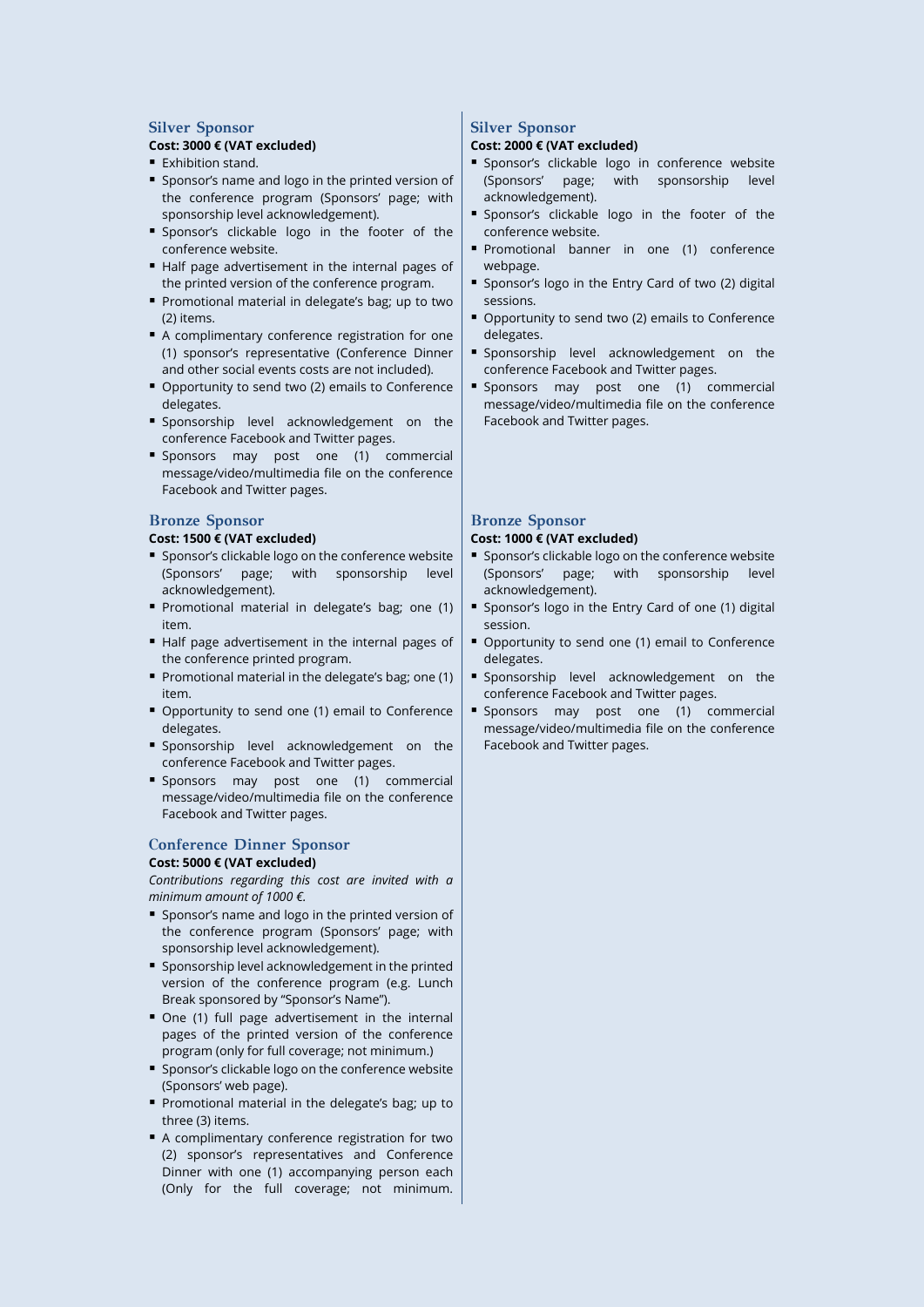Participation costs in other social events are not included).

- **Sponsor's name or logo with sponsorship level** acknowledgement in posters/boards visible at the conference/event venue
- **Opportunity to send three (3) emails to Conference** delegates.
- **Sponsorship level acknowledgement on the** conference Facebook and Twitter pages.
- **Sponsors may post one (1) commercial** message/video/multimedia file on the conference Facebook and Twitter pages.

#### **Conference Reception Sponsor Cost: 3000 € (VAT excluded)**

*Contributions regarding this cost are invited with a minimum amount of 1000 €.*

- **Sponsor's name and logo in the printed version of** the conference program (Sponsors' page; with sponsorship level acknowledgement).
- **Sponsorship level acknowledgement in the** conference printed program (e.g. Lunch Break sponsored by "Sponsor's Name").
- One (1) full page advertisement in the internal pages of the printed version of the conference program (only for full coverage; not minimum.)
- **Sponsor's clickable logo in conference website** (Sponsors' page).
- **Promotional material in the delegate's bag: up to** three (3) items.
- A complimentary conference registration for one (1) Sponsor's representative and participation in the Conference Dinner (participation costs in other social events are not included).
- **Sponsor's name or logo with sponsorship level** acknowledgement in posters/boards visible at the conference/event venue.
- **Opportunity to send three (3) emails to Conference** delegates.
- **Sponsorship level acknowledgement on the** conference Facebook and Twitter pages.
- **Sponsors may post one (1) commercial** message/video/multimedia file on the conference Facebook and Twitter pages.

## **Lunch Break Sponsor**

#### **Cost: 2500 €/break (VAT excluded)**

*Contributions regarding these costs are invited with a minimum amount of 500 €.*

- **Sponsor's name and logo in the printed version of** the conference program (Sponsors' page; with sponsorship level acknowledgement).
- **Sponsorship level acknowledgement in the** conference printed program (e.g. Lunch Break sponsored by "Sponsor's Name").
- One (1) full page advertisement in the internal pages of the conference printed program (only for full coverage; not minimum.)
- **Sponsor's clickable logo in the conference website** (Sponsors' page).
- Promotional material in the delegate's bag; up to two (2) items.
- A complimentary conference registration for one (1) Sponsor's representative and participation in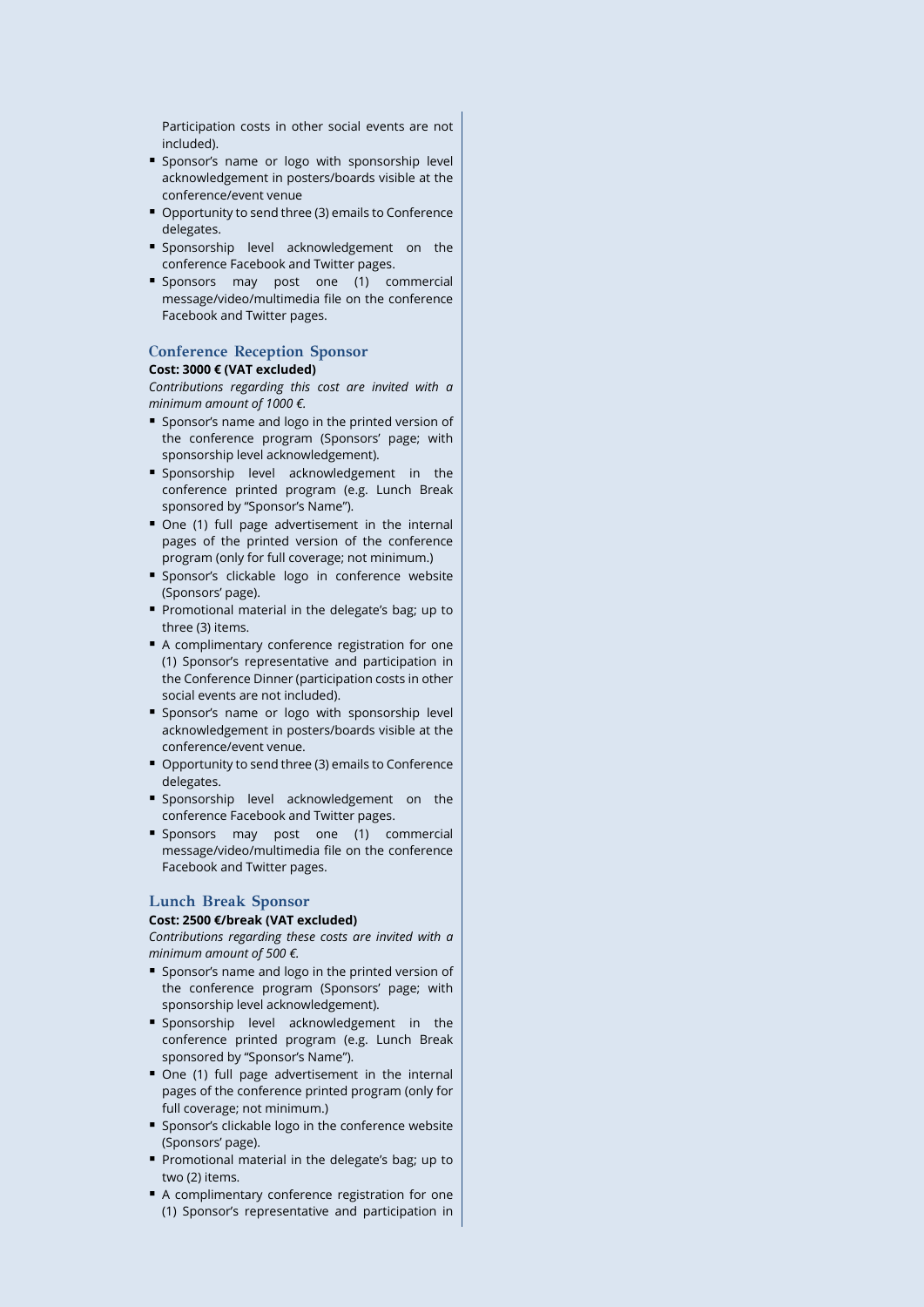the Conference Dinner (only for full coverage; not minimum. Participation costs in other social events are not included).

- **Sponsor's name or logo with sponsorship level** acknowledgement in posters/boards visible at the conference/event venue.
- Opportunity to send two (2) emails to Conference delegates.
- **Sponsorship level acknowledgement on the** conference Facebook page and Twitter.
- **Sponsors may post one (1) commercial** message/video/multimedia file on the conference Facebook and Twitter pages.

#### **Full Coffee Break**

#### **Cost: 1500 € (VAT excluded)**

*Contributions regarding these costs are invited with a minimum amount of 500 €.*

- Sponsor's name and logo in the printed version of the conference program (Sponsors' page; with sponsorship level acknowledgement).
- **Sponsorship** level acknowledgement in the conference printed program (e.g. Lunch Break sponsored by "Sponsor's Name").
- Half page advertisement in the internal pages of the conference printed program (only for full coverage; not minimum.)
- **Sponsor's clickable logo on the conference website** (Sponsors' page).
- **Promotional material in the delegate's bag; one (1)** item.
- A complimentary conference registration for one (1) Sponsor's representative (only for full coverage; not minimum. Conference Dinner and other social events costs are not included).
- **Sponsor's name or logo with sponsorship level** acknowledgement in posters/boards visible at the conference/event venue.
- Opportunity to send one (1) email to Conference delegates.
- **Sponsorship level acknowledgement on the** conference Facebook and Twitter pages.
- **Sponsors may post one (1) commercial** message/video/multimedia file on the conference Facebook and Twitter pages.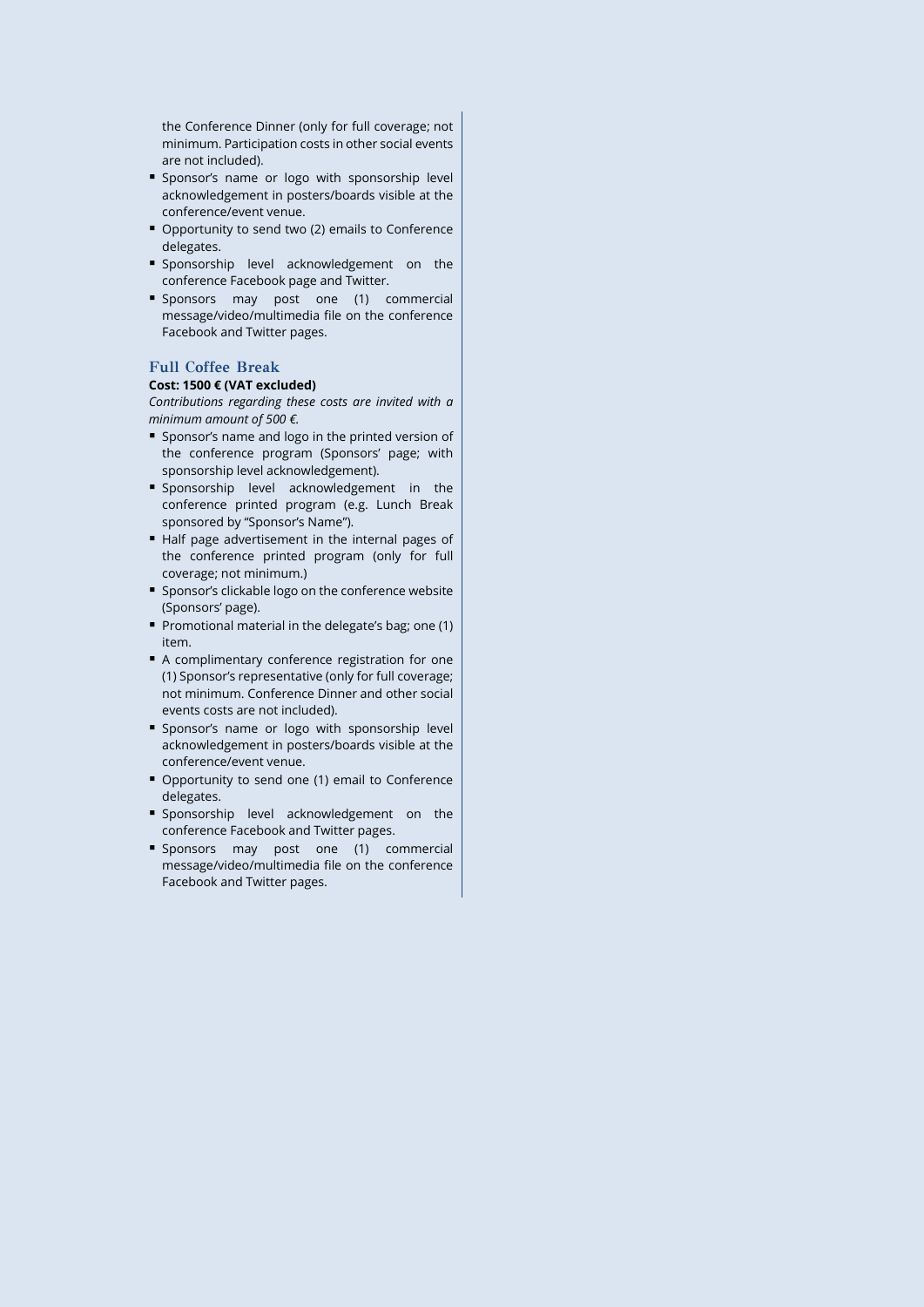## **Notes**

- The email updates and messages will be administered by the Conference Host Secretariat, for the delegates who opt to receive Sponsors' information on their registration form.
- Conference social media [www.facebook.com/27palc](http://www.facebook.com/27palc) [& www.twitter.com/27palc.](http://www.twitter.com/27palc)
- All sponsoring costs will be paid against an Invoice for Subsidy (VAT is not applicable). All invoices will be issued by the University of Patras Research Committee.
- The Conference Dinner will take place in the evening of the first day of the conference Monday, 25/10/2021. Participation to the Dinner is optional for the attendees of the conference with an additional cost.
- The Conference Reception will take place in the evening of the second day of the conference Tuesday, 26/10/2021. Participation to the reception is open to all attendees of the conference with no additional cost.
- During the conference there will five (5) Coffee Breaks and three (3) Lunch Breaks as follows:
	- o First day, Monday, 25/10/2021: Coffee Break 1 (during workshops), Lunch Break 1, Coffee Break 2 (afternoon sessions).
	- o Second day, Tuesday, 26/10/2021: Coffee Break 3 (morning sessions), Lunch Break 2, Coffee Break 4 (afternoon sessions).
	- o Third day, Wednesday, 27/10/2021: Coffee Break 5 (morning sessions), Lunch Break 3.

## **General Information**

If none of the above standard sponsoring options is suitable for your needs, we are happy to discuss a tailor-made sponsoring schema.

For more information, you can contact Mrs Aggeliki Giannopoulou (agianop@upatras.gr).